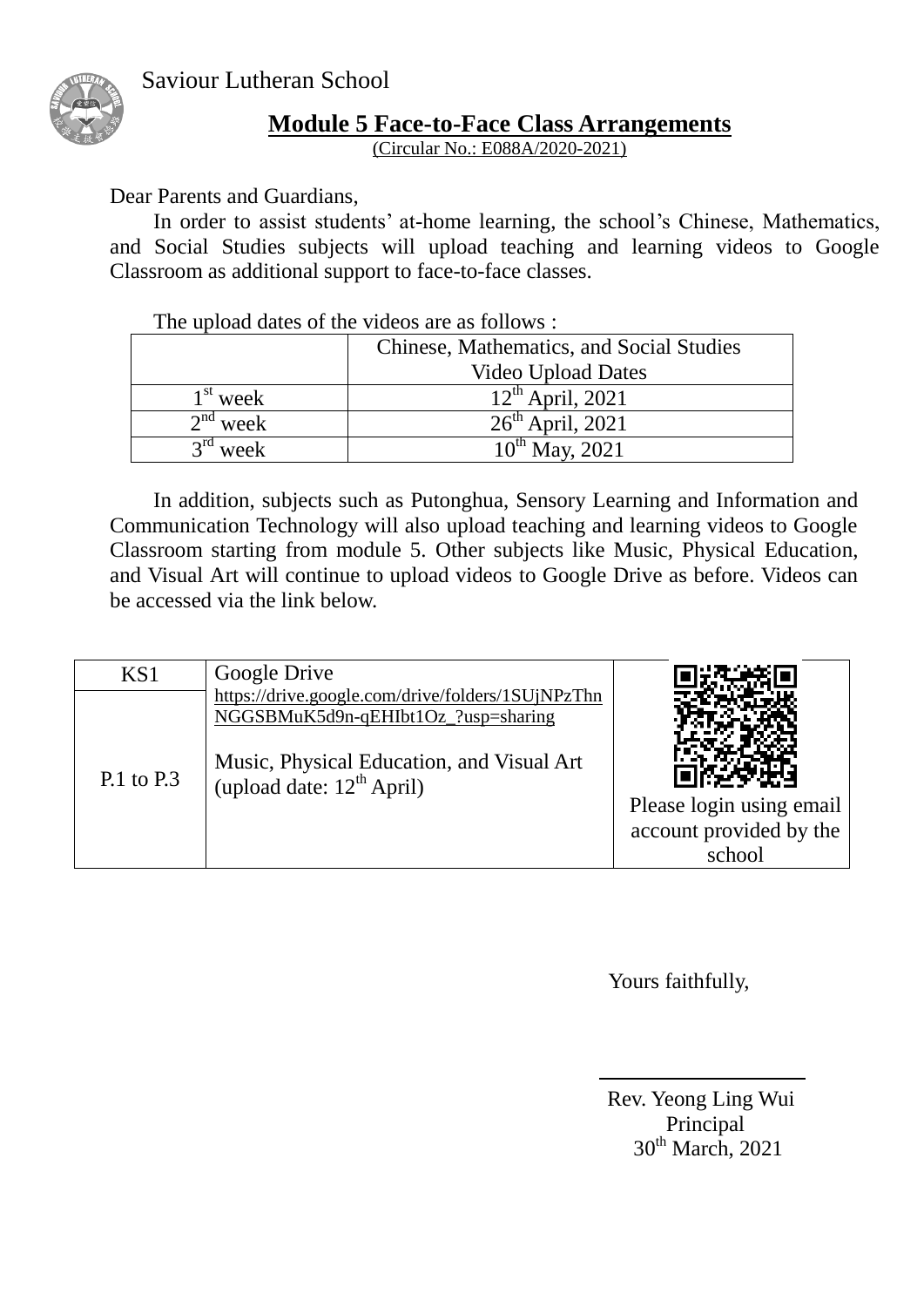

## **Module 5 Face-to-Face Class Arrangements**

(Circular No.: E088B/2020-2021)

Dear Parents and Guardians,

In order to assist students' at-home learning, the school's Chinese, Mathematics, and Social Studies subjects will upload teaching and learning videos to Google Classroom as additional support to face-to-face classes.

The upload dates of the videos are as follows:

|                     | Chinese, Mathematics, and Social Studies |  |
|---------------------|------------------------------------------|--|
|                     | <b>Video Upload Dates</b>                |  |
| $1st$ week          | $12^{th}$ April, 2021                    |  |
| $2nd$ week          | $26th$ April, 2021                       |  |
| $\gamma$ ra<br>week | $10^{th}$ May, 2021                      |  |

In addition, subjects such as Putonghua, Sensory Learning and Information and Communication Technology will also upload teaching and learning videos to Google Classroom starting from module 5. Other subjects like Music, Physical Education, and Visual Art will continue to upload videos to Google Drive as before. Videos can be accessed via the link below.

| KS <sub>2</sub> | Google Drive                                                                                                                          |                                                               |
|-----------------|---------------------------------------------------------------------------------------------------------------------------------------|---------------------------------------------------------------|
|                 | https://drive.google.com/drive/folders/1YVeh3F<br>maePUYkqGWnuWqOjsBtq-ISxzs?usp=sharing<br>Music, Physical Education, and Visual Art |                                                               |
| $P.4$ to $P.6$  | (upload date: $12^{th}$ April)                                                                                                        | Please login using<br>email account provided<br>by the school |

Yours faithfully,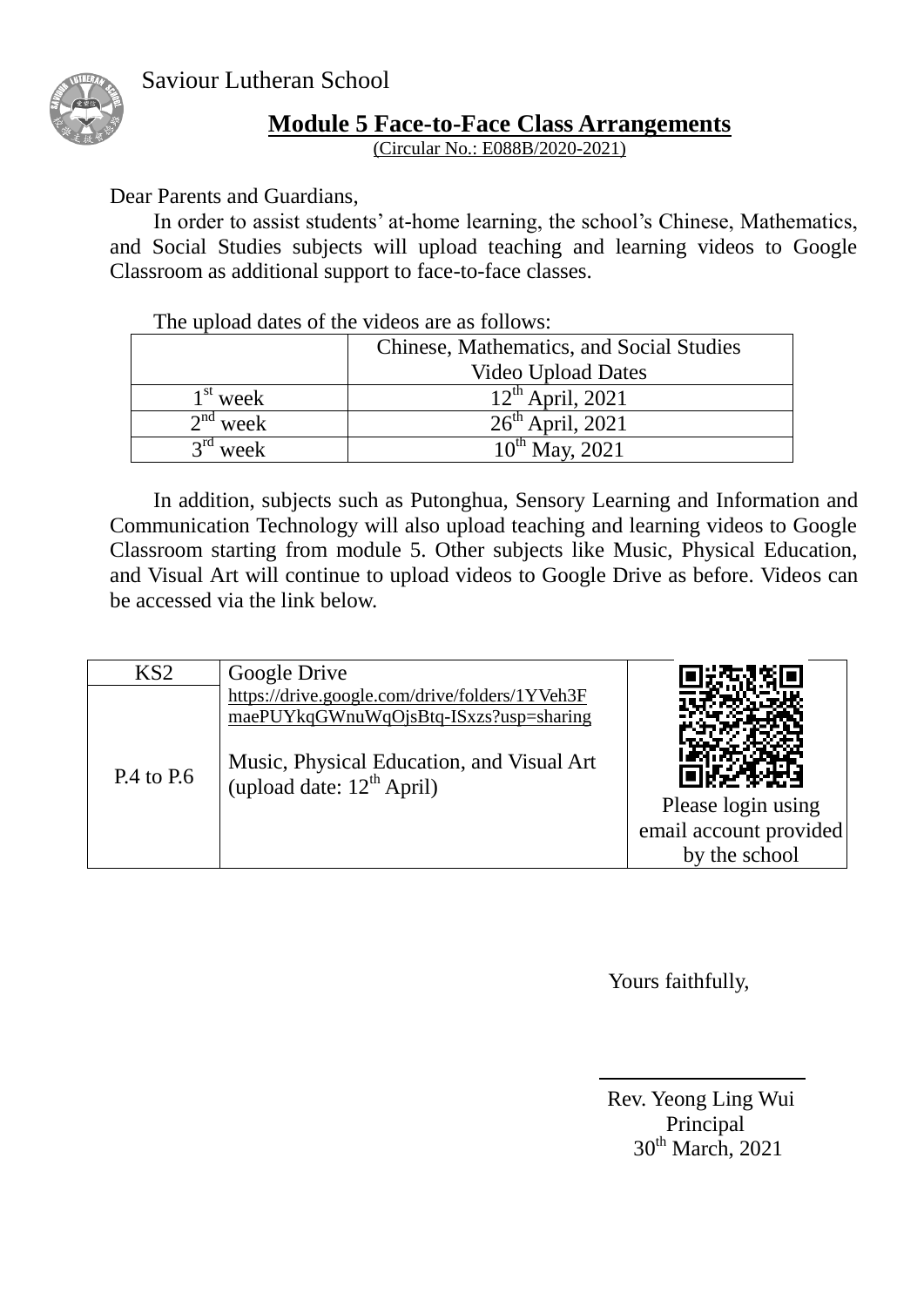

## **Module 5 Face-to-Face Class Arrangements**

(Circular No.: E088C/2020-2021)

Dear Parents and Guardians,

In order to assist students' at-home learning, the school's Chinese, Mathematics, and Social Studies subjects will upload teaching and learning videos to Google Classroom as additional support to face-to-face classes.

The upload dates of the videos are as follows:

|                     | Chinese, Mathematics, and Social Studies |  |
|---------------------|------------------------------------------|--|
|                     | <b>Video Upload Dates</b>                |  |
| $1st$ week          | $19^{th}$ April, 2021                    |  |
| $2nd$ week          | $3rd$ May, 2021                          |  |
| $\gamma$ rd<br>week | $17^{\text{th}}$ May, 2021               |  |

In addition, subjects such as Putonghua, Sensory Learning and Information and Communication Technology will also upload teaching and learning videos to Google Classroom starting from module 5. Other subjects like Music, Physical Education, and Visual Art will continue to upload videos to Google Drive as before. Videos can be accessed via the link below.

| KS3            | Google Drive                                                                             |                        |
|----------------|------------------------------------------------------------------------------------------|------------------------|
|                | https://drive.google.com/drive/folders/1OHKF2GJe<br>2xr7ohq6BfBiWO9rMyRTGPW0?usp=sharing |                        |
| $S.1$ to $S.3$ | Music, Physical Education, and Visual Art<br>(upload date: $12^{th}$ April)              |                        |
|                |                                                                                          | Please login using     |
|                |                                                                                          | email account provided |
|                |                                                                                          | by the school          |

Yours faithfully,